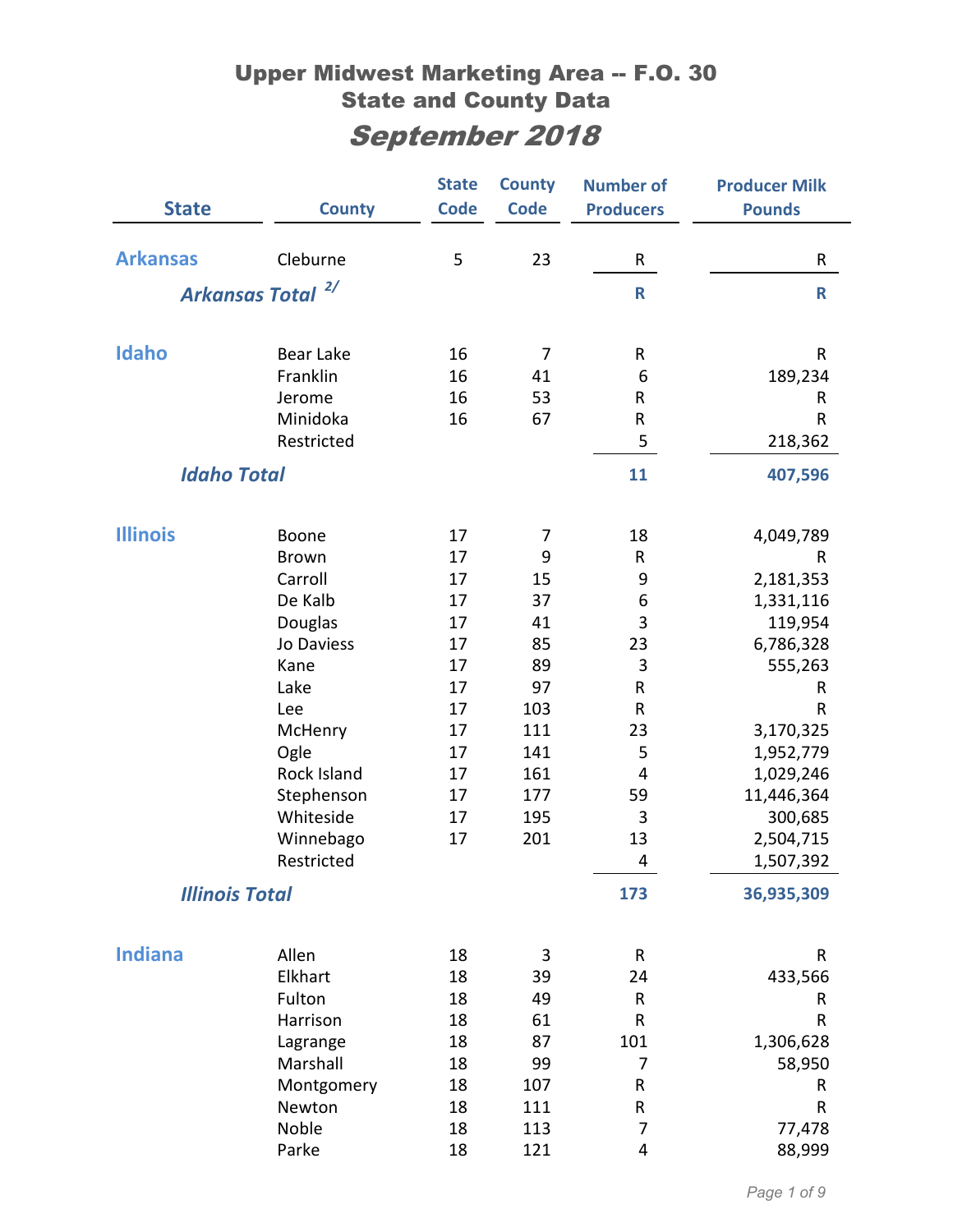|                      |                   | <b>State</b> | <b>County</b> | <b>Number of</b> | <b>Producer Milk</b> |
|----------------------|-------------------|--------------|---------------|------------------|----------------------|
| <b>State</b>         | <b>County</b>     | <b>Code</b>  | <b>Code</b>   | <b>Producers</b> | <b>Pounds</b>        |
|                      |                   |              |               |                  |                      |
| Indiana (continued)  |                   |              |               |                  |                      |
|                      | Rush              | 18           | 139           | R                | R                    |
|                      | St. Joseph        | 18           | 141           | R                | R                    |
|                      | Wayne             | 18           | 177           | 3                | 15,922               |
|                      | Restricted        |              |               | 9                | 4,069,169            |
| <b>Indiana Total</b> |                   |              |               | 155              | 6,050,712            |
|                      |                   |              |               |                  |                      |
| <b>lowa</b>          | Allamakee         | 19           | 5             | 20               | 7,739,502            |
|                      | Benton            | 19           | 11            | R                | R                    |
|                      | <b>Bremer</b>     | 19           | 17            | 4                | 243,325              |
|                      | <b>Buchanan</b>   | 19           | 19            | 14               | 448,272              |
|                      | <b>Butler</b>     | 19           | 23            | R                | R                    |
|                      | Cerro Gordo       | 19           | 33            | ${\sf R}$        | R                    |
|                      | Cherokee          | 19           | 35            | R                | R                    |
|                      | Chickasaw         | 19           | 37            | 11               | 2,374,281            |
|                      | Clay              | 19           | 41            | $\mathsf{R}$     | R                    |
|                      | Clayton           | 19           | 43            | 18               | 1,339,204            |
|                      | Davis             | 19           | 51            | 15               | 387,072              |
|                      | Delaware          | 19           | 55            | 6                | 290,966              |
|                      | Dubuque           | 19           | 61            | 12               | 2,242,583            |
|                      | Fayette           | 19           | 65            | 11               | 1,953,780            |
|                      | Floyd             | 19           | 67            | 7                | 1,090,216            |
|                      | Hancock           | 19           | 81            | R                | R                    |
|                      | Henry             | 19           | 87            | ${\sf R}$        | R                    |
|                      | Howard            | 19           | 89            | 25               | 5,049,886            |
|                      | Ida               | 19           | 93            | R                | R                    |
|                      | Jackson           | 19           | 97            | R                | R                    |
|                      | Johnson           | 19           | 103           | 17               | 356,350              |
|                      | Jones             | 19           | 105           | ${\sf R}$        | R                    |
|                      | Keokuk            | 19           | 107           | ${\sf R}$        | R                    |
|                      | Kossuth           | 19           | 109           | R                | R                    |
|                      | Linn              | 19           | 113           | R                | ${\sf R}$            |
|                      | Lucas             | 19           | 117           | R                | ${\sf R}$            |
|                      | Lyon              | 19           | 119           | R                | R                    |
|                      | Marion            | 19           | 125           | ${\sf R}$        | R                    |
|                      | Mitchell          | 19           | 131           | 11               | 1,161,655            |
|                      | O'Brien           | 19           | 141           | $\mathbf{3}$     | 4,956,449            |
|                      | Osceola           | 19           | 143           | R                | R                    |
|                      | Plymouth<br>Scott | 19<br>19     | 149           | R<br>R           | ${\sf R}$<br>R       |
|                      | Sioux             | 19           | 163<br>167    | 6                | 9,588,421            |
|                      |                   |              |               |                  |                      |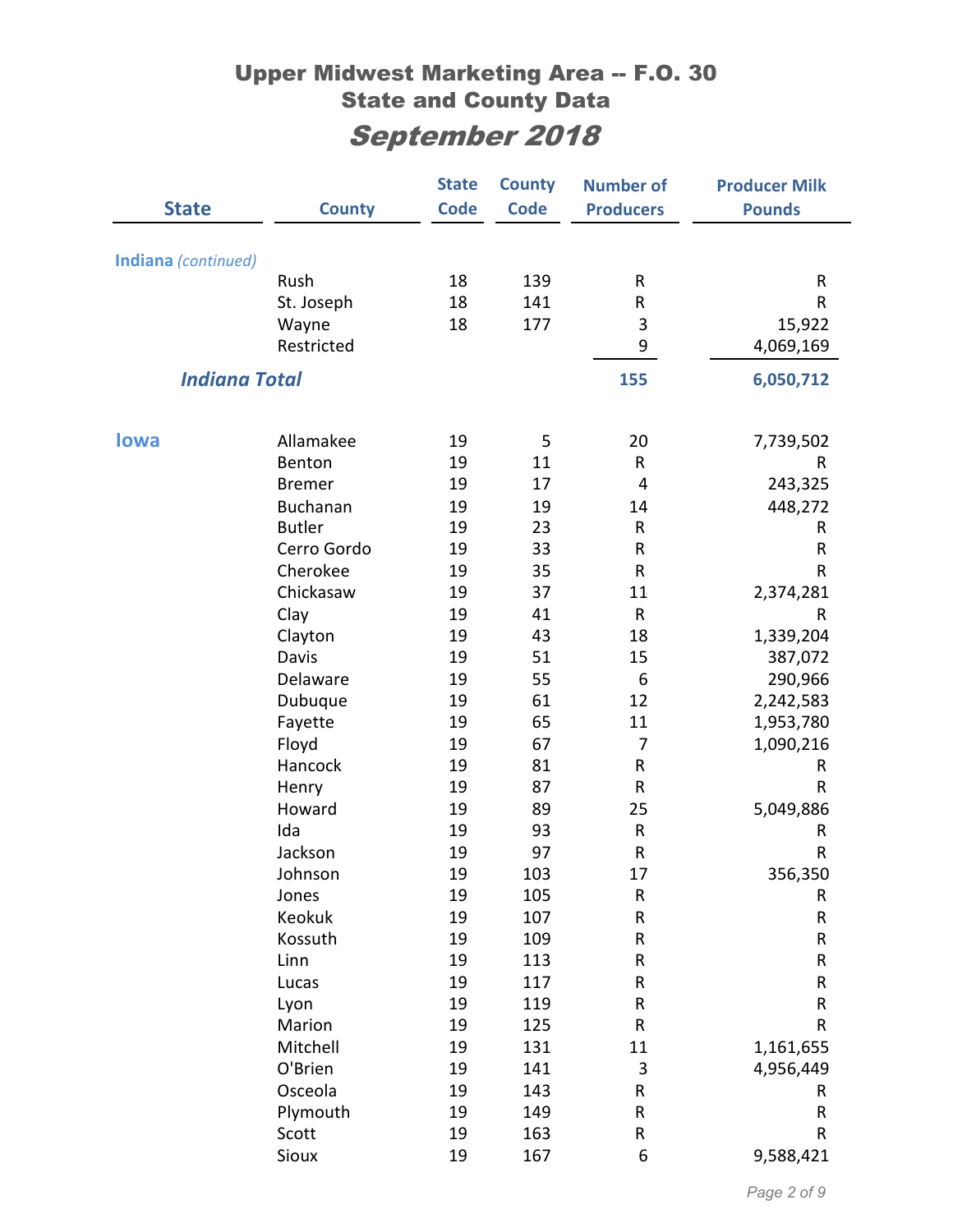|                         |               | <b>State</b> | <b>County</b> | <b>Number of</b> | <b>Producer Milk</b> |
|-------------------------|---------------|--------------|---------------|------------------|----------------------|
| <b>State</b>            | <b>County</b> | <b>Code</b>  | <b>Code</b>   | <b>Producers</b> | <b>Pounds</b>        |
|                         |               |              |               |                  |                      |
| <b>lowa</b> (continued) |               |              |               |                  |                      |
|                         | Van Buren     | 19           | 177           | 3                | 211,784              |
|                         | Washington    | 19           | 183           | 25               | 394,674              |
|                         | Wayne         | 19           | 185           | 9                | 234,958              |
|                         | Winnebago     | 19           | 189           | ${\sf R}$        | R                    |
|                         | Winneshiek    | 19           | 191           | 39               | 11,381,827           |
|                         | Woodbury      | 19           | 193           | R                | R                    |
|                         | Worth         | 19           | 195           | ${\sf R}$        | R                    |
|                         | Restricted    |              |               | 27               | 28,365,765           |
| <b>Iowa Total</b>       |               |              |               | 283              | 79,810,970           |
| <b>Michigan</b>         | Alpena        | 26           | 7             | 4                | 115,911              |
|                         | Arenac        | 26           | 11            | R                | R                    |
|                         | Benzie        | 26           | 19            | ${\sf R}$        | R                    |
|                         | Cass          | 26           | 27            | $\mathsf{R}$     | R                    |
|                         | Clare         | 26           | 35            | 10               | 96,143               |
|                         | Clinton       | 26           | 37            | $\mathsf{R}$     | R                    |
|                         | Eaton         | 26           | 45            | 5                | 92,189               |
|                         | Hillsdale     | 26           | 59            | R                | R                    |
|                         | Huron         | 26           | 63            | ${\sf R}$        | R                    |
|                         | Ingham        | 26           | 65            | ${\sf R}$        | R                    |
|                         | Ionia         | 26           | 67            | $\mathsf{R}$     | R                    |
|                         | Isabella      | 26           | 73            | R                | R                    |
|                         | Menominee     | 26           | 109           | 19               | 6,454,329            |
|                         | Montcalm      | 26           | 117           | ${\sf R}$        | R                    |
|                         | Montmorency   | 26           | 119           | R                | $\sf R$              |
|                         | Muskegon      | 26           | 121           | 6                | 192,384              |
|                         | Newaygo       | 26           | 123           | 5                | 115,580              |
|                         | Osceola       | 26           | 133           | R                | R                    |
|                         | Oscoda        | 26           | 135           | $\mathbf{3}$     | 74,174               |
|                         | St. Joseph    | 26           | 149           | ${\sf R}$        | R                    |
|                         | Sanilac       | 26           | 151           | 12               | 161,774              |
|                         | Tuscola       | 26           | 157           | 6                | 403,605              |
|                         | Wexford       | 26           | 165           | ${\sf R}$        | R                    |
|                         | Restricted    |              |               | 17               | 500,633              |
| <b>Michigan Total</b>   |               |              |               | 87               | 8,206,722            |
|                         |               |              |               |                  |                      |
| <b>Minnesota</b>        | Aitkin        | 27           | 1             | R                | R                    |
|                         | <b>Becker</b> | 27           | 5             | 8                | 676,428              |
|                         | Benton        | 27           | 9             | 47               | 7,403,962            |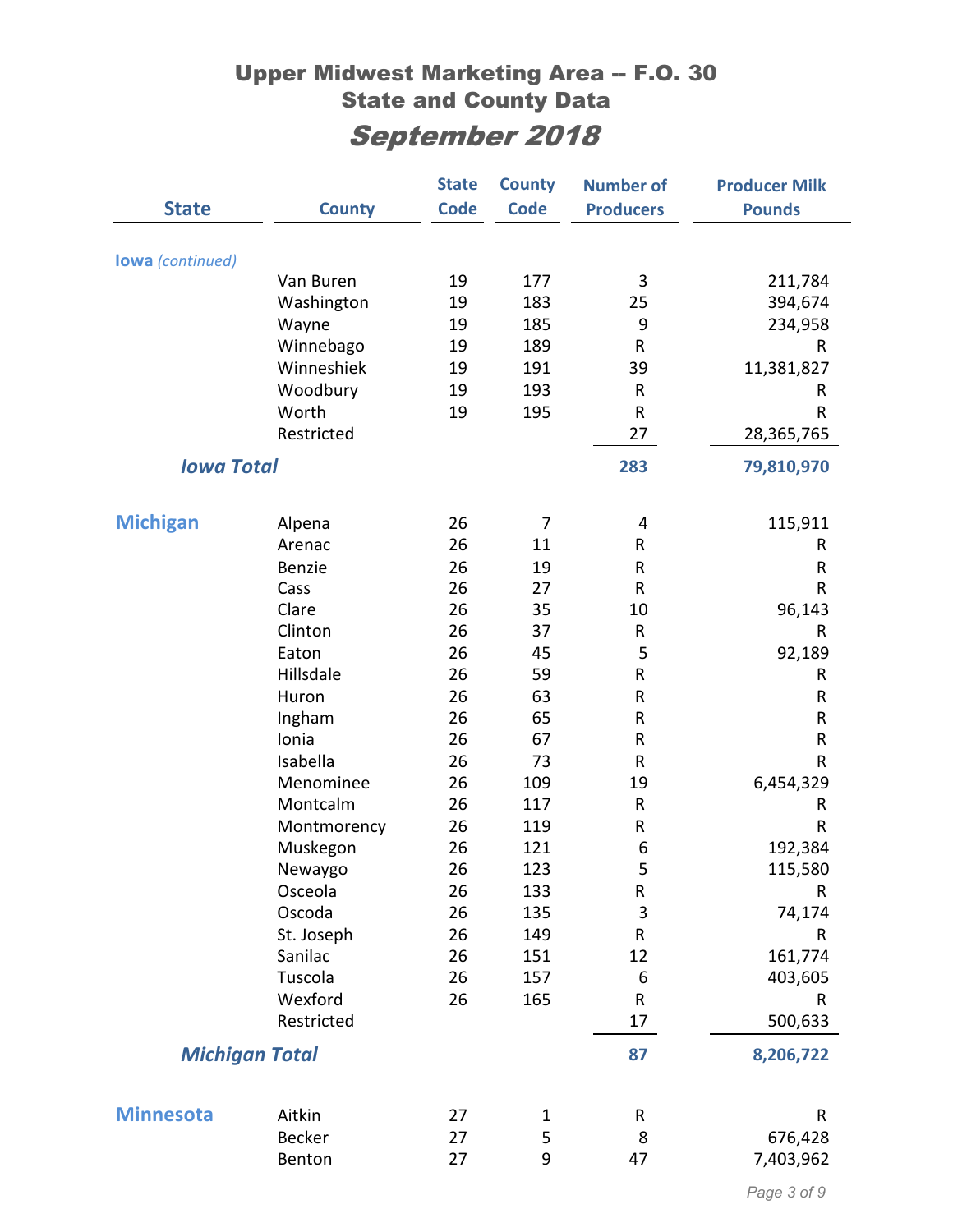|                              |                   | <b>State</b> | <b>County</b> | <b>Number of</b> | <b>Producer Milk</b> |
|------------------------------|-------------------|--------------|---------------|------------------|----------------------|
| <b>State</b>                 | <b>County</b>     | <b>Code</b>  | <b>Code</b>   | <b>Producers</b> | <b>Pounds</b>        |
|                              |                   |              |               |                  |                      |
| <b>Minnesota</b> (continued) |                   |              |               |                  |                      |
|                              | <b>Blue Earth</b> | 27           | 13            | ${\sf R}$        | $\mathsf{R}$         |
|                              | <b>Brown</b>      | 27           | 15            | 23               | 5,253,187            |
|                              | Carlton           | 27           | 17            | 9                | 575,297              |
|                              | Carver            | 27           | 19            | 45               | 7,656,087            |
|                              | Cass              | 27           | 21            | 3                | 29,102               |
|                              | Chippewa          | 27           | 23            | R                | R                    |
|                              | Chisago           | 27           | 25            | 6                | 596,567              |
|                              | Clay              | 27           | 27            | R                | R                    |
|                              | Clearwater        | 27           | 29            | R                | R                    |
|                              | Cottonwood        | 27           | 33            | 3                | 227,362              |
|                              | Crow Wing         | 27           | 35            | 6                | 157,541              |
|                              | Dakota            | 27           | 37            | 17               | 4,548,857            |
|                              | Dodge             | 27           | 39            | 13               | 2,282,322            |
|                              | Douglas           | 27           | 41            | 12               | 425,355              |
|                              | Faribault         | 27           | 43            | 3                | 1,599,814            |
|                              | Fillmore          | 27           | 45            | 36               | 6,638,307            |
|                              | Goodhue           | 27           | 49            | 75               | 22,369,455           |
|                              | Grant             | 27           | 51            | ${\sf R}$        | R                    |
|                              | Hennepin          | 27           | 53            | 3                | 438,357              |
|                              | Houston           | 27           | 55            | 43               | 8,304,060            |
|                              | Hubbard           | 27           | 57            | 4                | 234,329              |
|                              | Isanti            | 27           | 59            | R                | R                    |
|                              | Jackson           | 27           | 63            | ${\sf R}$        | R                    |
|                              | Kanabec           | 27           | 65            | 4                | 495,951              |
|                              | Kandiyohi         | 27           | 67            | 12               | 687,060              |
|                              | Koochiching       | 27           | 71            | ${\sf R}$        | R                    |
|                              | Le Sueur          | 27           | 79            | 10               | 10,588,713           |
|                              | Lincoln           | 27           | 81            | R                | R                    |
|                              | Lyon              | 27           | 83            | ${\sf R}$        | $\mathsf R$          |
|                              | McLeod            | 27           | 85            | 26               | 5,339,477            |
|                              | Mahnomen          | 27           | 87            | ${\sf R}$        | ${\sf R}$            |
|                              | Marshall          | 27           | 89            | 3                | 30,630               |
|                              | Martin            | 27           | 91            | R                | R                    |
|                              | Meeker            | 27           | 93            | 7                | 3,097,835            |
|                              | Mille Lacs        | 27           | 95            | 19               | 1,493,129            |
|                              | Morrison          | 27           | 97            | 120              | 14,442,464           |
|                              | Mower             | 27           | 99            | 17               | 2,094,943            |
|                              | Murray            | 27           | 101           | ${\sf R}$        | R                    |
|                              | Nicollet          | 27           | 103           | 17               | 9,339,635            |
|                              | Norman            | 27           | 107           | ${\sf R}$        | R                    |
|                              | Olmsted           | 27           | 109           | 32               | 7,274,503            |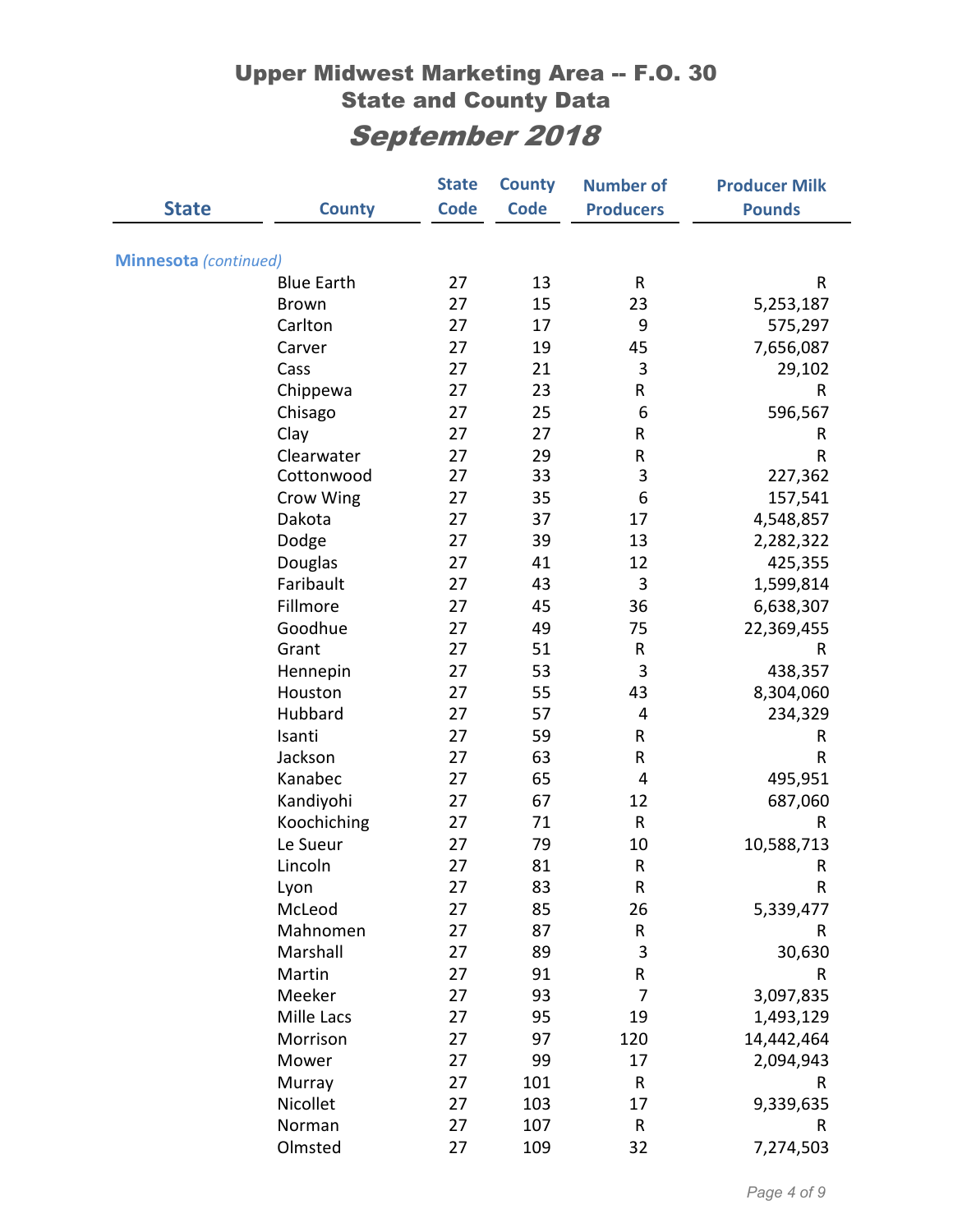|                              |                        | <b>State</b> | <b>County</b> | <b>Number of</b> | <b>Producer Milk</b> |
|------------------------------|------------------------|--------------|---------------|------------------|----------------------|
| <b>State</b>                 | <b>County</b>          | <b>Code</b>  | <b>Code</b>   | <b>Producers</b> | <b>Pounds</b>        |
|                              |                        |              |               |                  |                      |
| <b>Minnesota</b> (continued) |                        |              |               |                  |                      |
|                              | <b>Otter Tail</b>      | 27           | 111           | 42               | 2,921,087            |
|                              | Pennington             | 27           | 113           | $\mathsf{R}$     | R                    |
|                              | Pine                   | 27           | 115           | 22               | 2,644,304            |
|                              | Pipestone              | 27           | 117           | 5                | 8,503,044            |
|                              | Polk                   | 27           | 119           | 9                | 560,482              |
|                              | Pope                   | 27           | 121           | 8                | 395,704              |
|                              | Ramsey                 | 27           | 123           | R                | R                    |
|                              | Red Lake               | 27           | 125           | 3                | 185,903              |
|                              | Redwood                | 27           | 127           | 3                | 186,982              |
|                              | Renville               | 27           | 129           | 5                | 687,504              |
|                              | Rice                   | 27           | 131           | 38               | 8,340,389            |
|                              | Roseau                 | 27           | 135           | 4                | 66,265               |
|                              | St. Louis              | 27           | 137           | ${\sf R}$        | ${\sf R}$            |
|                              | Scott                  | 27           | 139           | 30               | 5,169,342            |
|                              | Sherburne              | 27           | 141           | 4                | 102,423              |
|                              | Sibley                 | 27           | 143           | 18               | 5,895,851            |
|                              | <b>Stearns</b>         | 27           | 145           | 221              | 14,356,969           |
|                              | Steele                 | 27           | 147           | 13               | 1,078,604            |
|                              | Stevens                | 27           | 149           | 5                | 12,873,527           |
|                              | Swift                  | 27           | 151           | 4                | 222,604              |
|                              | Todd                   | 27           | 153           | 29               | 1,517,922            |
|                              | Traverse               | 27           | 155           | ${\sf R}$        | R                    |
|                              | Wabasha                | 27           | 157           | 66               | 13,384,401           |
|                              | Wadena                 | 27           | 159           | 9                | 588,331              |
|                              | Waseca                 | 27           | 161           | 5                | 514,180              |
|                              | Washington             | 27           | 163           | 11               | 579,959              |
|                              | Watonwan               | 27           | 165           | ${\sf R}$        | R                    |
|                              | Winona                 | 27           | 169           | 85               | 23,874,966           |
|                              | Wright                 | 27           | 171           | 26               | 6,688,280            |
|                              | <b>Yellow Medicine</b> | 27           | 173           | $\mathsf{R}$     | R                    |
|                              | Restricted             |              |               | 30               | 10,476,854           |
|                              | <b>Minnesota Total</b> |              |               | 1,318            | 246,116,606          |
| <b>Missouri</b>              | Carroll                | 29           | 33            | R                | R                    |
|                              | Dade                   | 29           | 57            | R                | $\sf R$              |
|                              | <b>Dallas</b>          | 29           | 59            | R                | R                    |
|                              | <b>Daviess</b>         | 29           | 61            | 3                | 69,329               |
|                              | Grundy                 | 29           | 79            | R                | R                    |
|                              | Knox                   | 29           | 103           | ${\sf R}$        | $\sf R$              |
|                              | Livingston             | 29           | 117           | 3                | 127,111              |
|                              |                        |              |               |                  |                      |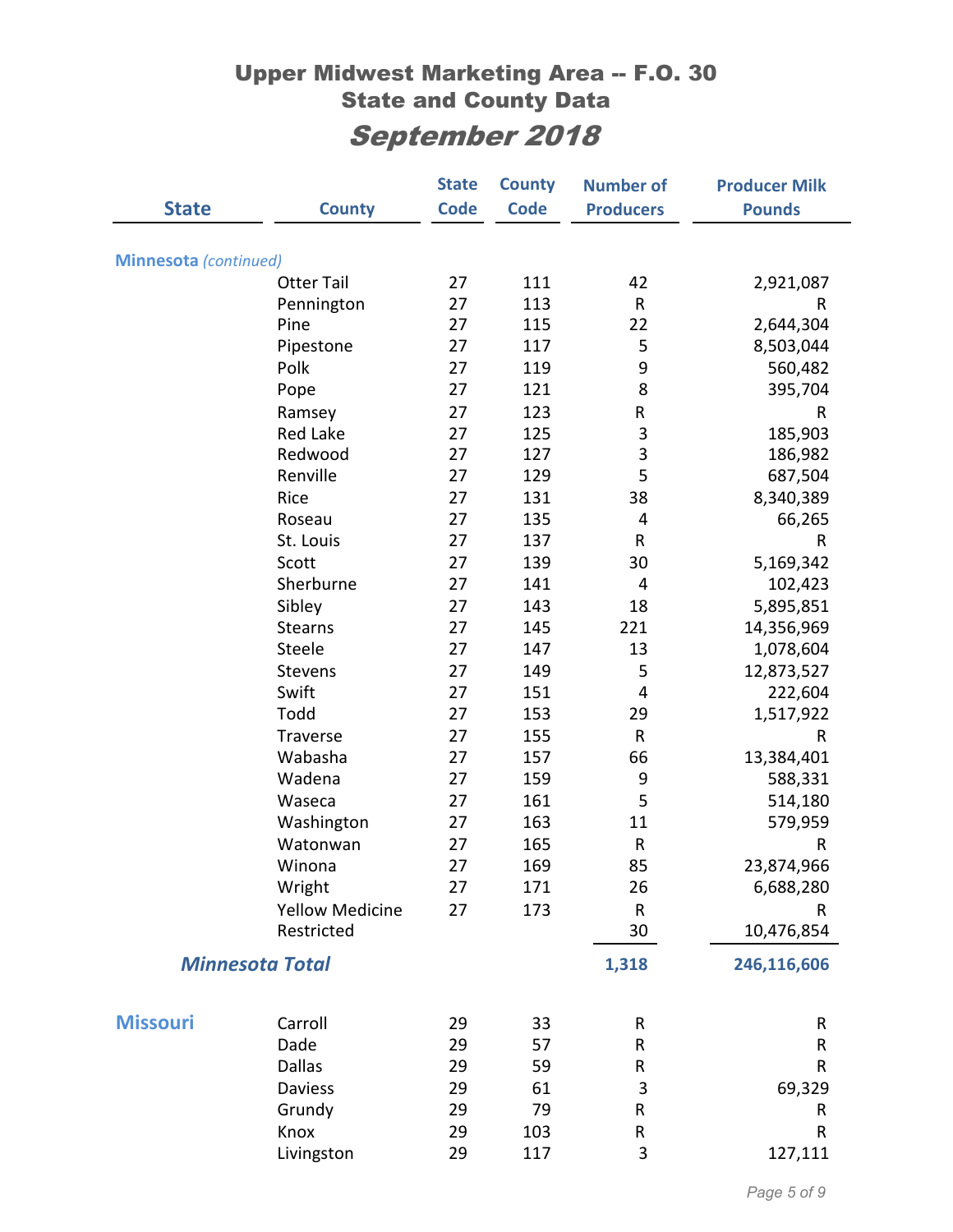|                              |                           | <b>State</b> | <b>County</b>  | <b>Number of</b>        | <b>Producer Milk</b> |
|------------------------------|---------------------------|--------------|----------------|-------------------------|----------------------|
| <b>State</b>                 | <b>County</b>             | <b>Code</b>  | <b>Code</b>    | <b>Producers</b>        | <b>Pounds</b>        |
|                              |                           |              |                |                         |                      |
| <b>Missouri</b> (continued)  |                           |              |                |                         |                      |
|                              | McDonald                  | 29           | 119            | 3                       | 65,324               |
|                              | Scotland                  | 29           | 199            | 7                       | 380,362              |
|                              | Webster                   | 29           | 225            | R                       | R                    |
|                              | Wright                    | 29           | 229            | 4                       | 147,027              |
|                              | Restricted                |              |                | 7                       | 349,374              |
| <b>Missouri Total</b>        |                           |              |                | 27                      | 1,138,527            |
| <b>Nebraska</b>              | Dixon                     | 31           | 51             | $\mathsf{R}$            | R                    |
|                              | Wayne                     | 31           | 179            | R                       | ${\sf R}$            |
|                              |                           |              |                |                         |                      |
| Nebraska Total <sup>2/</sup> |                           |              |                | $\mathsf{R}$            | $\mathbf R$          |
| <b>North Dakota</b>          | Cass                      | 38           | 17             | $\mathsf{R}$            | ${\sf R}$            |
|                              | Foster                    | 38           | 31             | R                       | $\mathsf R$          |
|                              | La Moure                  | 38           | 45             | R                       | ${\sf R}$            |
|                              | Logan                     | 38           | 47             | R                       | ${\sf R}$            |
|                              | Ransom                    | 38           | 73             | R                       | ${\sf R}$            |
|                              | Sargent                   | 38           | 81             | R                       | ${\sf R}$            |
|                              | Stutsman                  | 38           | 93             | R                       | ${\sf R}$            |
|                              | Restricted                |              |                | 8                       | 12,786,178           |
|                              | <b>North Dakota Total</b> |              |                | 8                       | 12,786,178           |
| <b>Ohio</b>                  | Adams                     | 39           | $\mathbf{1}$   | $\mathsf{R}$            | ${\sf R}$            |
|                              | Ashtabula                 | 39           | $\overline{7}$ | R                       | ${\sf R}$            |
|                              | Carroll                   | 39           | 19             | 5                       | 32,091               |
|                              | Coshocton                 | 39           | 31             | 4                       | 21,037               |
|                              | Darke                     | 39           | 37             | ${\sf R}$               | R                    |
|                              | Geauga                    | 39           | 55             | ${\sf R}$               | R                    |
|                              | Highland                  | 39           | 71             | 6                       | 41,285               |
|                              | Holmes                    | 39           | 75             | 9                       | 87089                |
|                              | Knox                      | 39           | 83             | $\overline{\mathbf{4}}$ | 11,747               |
|                              | Logan                     | 39           | 91             | 9                       | 60,762               |
|                              | Lucas                     | 39           | 95             | R                       | R                    |
|                              | Mercer                    | 39           | 107            | ${\sf R}$               | ${\sf R}$            |
|                              | Miami                     | 39           | 109            | ${\sf R}$               | ${\sf R}$            |
|                              | Morrow                    | 39           | 117            | R                       | ${\sf R}$            |
|                              | Pickaway                  | 39           | 129            | ${\sf R}$               | ${\sf R}$            |
|                              | Portage                   | 39           | 133            | ${\sf R}$               | ${\sf R}$            |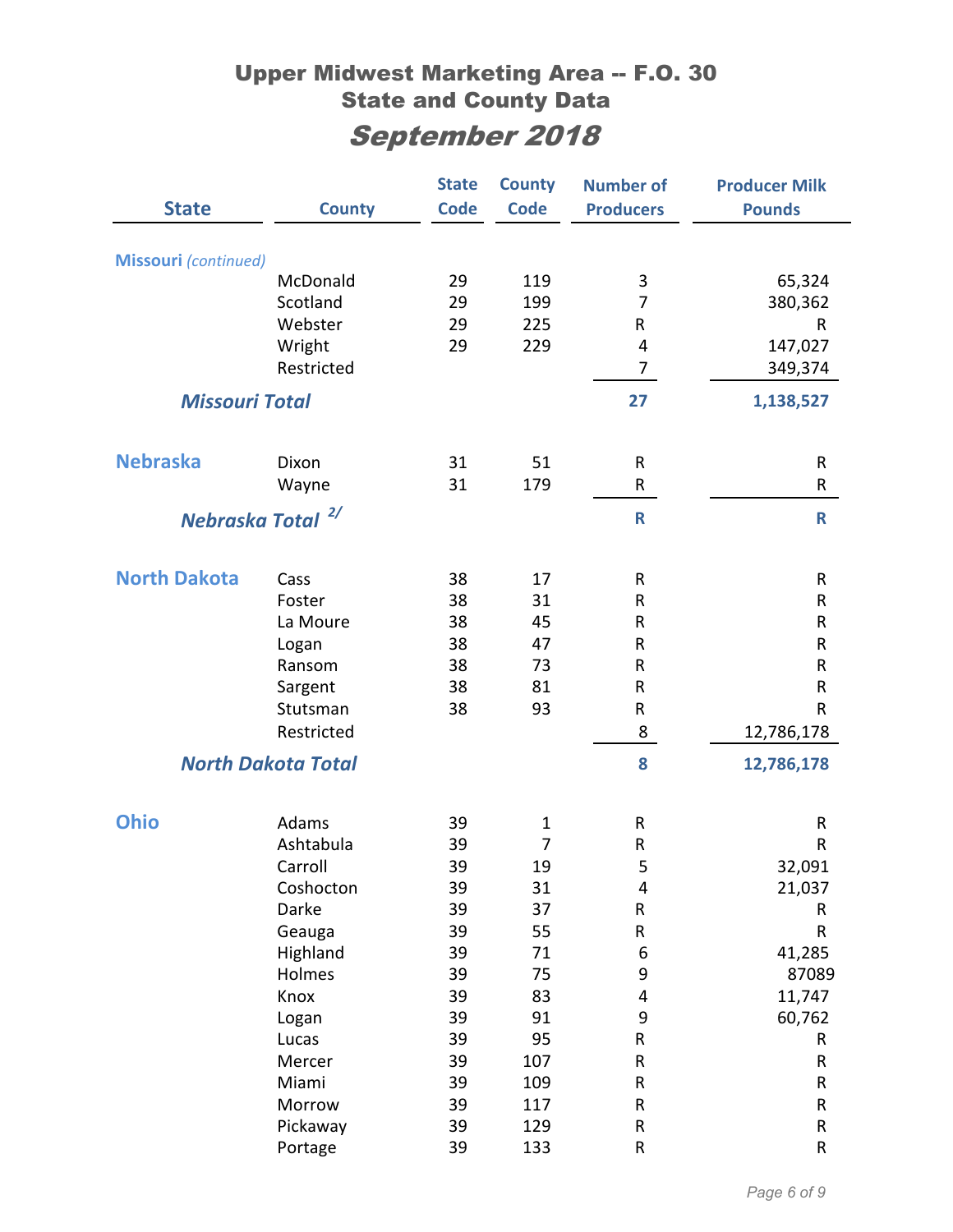|                     |                             | <b>State</b> | <b>County</b> | <b>Number of</b> | <b>Producer Milk</b> |
|---------------------|-----------------------------|--------------|---------------|------------------|----------------------|
| <b>State</b>        | <b>County</b>               | <b>Code</b>  | <b>Code</b>   | <b>Producers</b> | <b>Pounds</b>        |
|                     |                             |              |               |                  |                      |
| Ohio (continued)    | Richland                    | 39           | 139           | R                | ${\sf R}$            |
|                     | Ross                        | 39           | 141           | R                | R                    |
|                     | Tuscarawas                  | 39           | 157           | 9                | 73,957               |
|                     | Wayne                       | 39           | 169           | $\overline{4}$   | 46,767               |
|                     | Restricted                  |              |               | 15               | 164,860              |
| <b>Ohio Total</b>   |                             |              |               | 65               | 539,595              |
|                     |                             |              |               |                  |                      |
| <b>Oklahoma</b>     | Mayes                       | 40           | 97            | R                | R                    |
|                     | 2/<br><b>Oklahoma Total</b> |              |               | $\mathsf{R}$     | $\mathbf R$          |
|                     |                             |              |               |                  |                      |
| <b>South Dakota</b> | <b>Beadle</b>               | 46           | 5             | R                | R                    |
|                     | <b>Brookings</b>            | 46           | 11            | ${\sf R}$        | ${\sf R}$            |
|                     | <b>Brown</b>                | 46           | 13            | $\sf R$          | ${\sf R}$            |
|                     | Day                         | 46           | 37            | R                | ${\sf R}$            |
|                     | Edmunds                     | 46           | 45            | ${\sf R}$        | ${\sf R}$            |
|                     | Faulk                       | 46           | 49            | R                | R                    |
|                     | Grant                       | 46           | 51            | $\overline{4}$   | 265,470              |
|                     | Kingsbury                   | 46           | 77            | R                | R                    |
|                     | McPherson                   | 46           | 89            | R                | R                    |
|                     | Minnehaha                   | 46           | 99            | 3                | 10,437,155           |
|                     | Roberts                     | 46           | 109           | ${\sf R}$        | R                    |
|                     | Spink                       | 46           | 115           | $\sf R$          | R                    |
|                     | Turner                      | 46           | 125           | R                | R                    |
|                     | Restricted                  |              |               | 13               | 11,466,314           |
|                     | <b>South Dakota Total</b>   |              |               | 20               | 22,168,939           |
| <b>Texas</b>        | Erath                       | 48           | 143           | $\mathsf{R}$     | ${\sf R}$            |
| <b>Texas Total</b>  | 2/                          |              |               | $\mathsf{R}$     | $\mathsf R$          |
|                     |                             |              |               |                  |                      |
| <b>Utah</b>         | Cache                       | 49           | 5             | R                | R                    |
| Utah Total $^{2/}$  |                             |              |               | R                | $\mathbf R$          |
|                     |                             |              |               |                  |                      |
| <b>Wisconsin</b>    | Adams                       | 55           | 1             | 14               | 17,900,467           |
|                     | Ashland                     | 55           | 3             | 6                | 3,714,944            |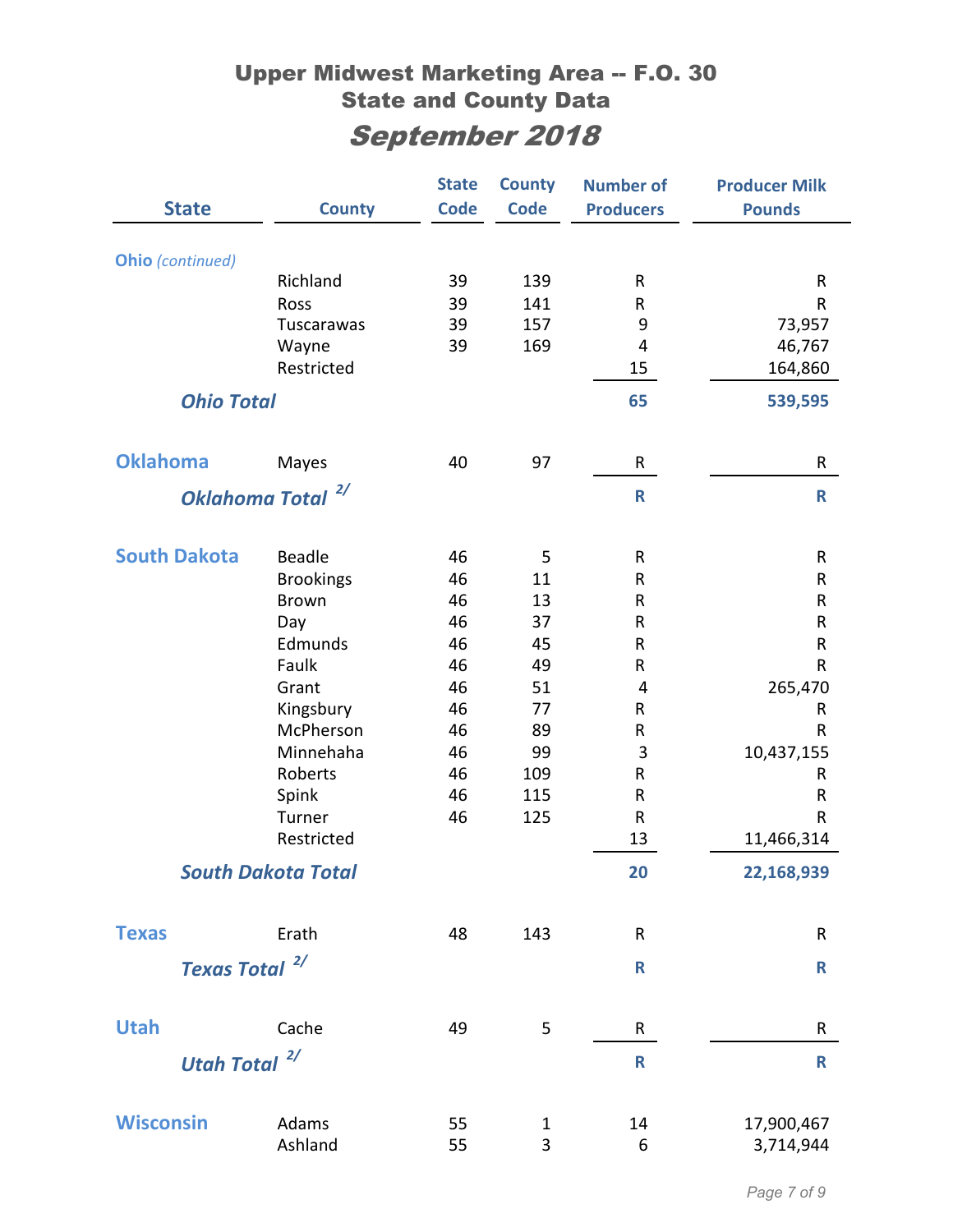|                              |                | <b>State</b> | <b>County</b>  | <b>Number of</b> | <b>Producer Milk</b> |
|------------------------------|----------------|--------------|----------------|------------------|----------------------|
| <b>State</b>                 | <b>County</b>  | <b>Code</b>  | <b>Code</b>    | <b>Producers</b> | <b>Pounds</b>        |
|                              |                |              |                |                  |                      |
| <b>Wisconsin</b> (continued) |                |              |                |                  |                      |
|                              | <b>Barron</b>  | 55           | 5              | 91               | 10,945,775           |
|                              | Bayfield       | 55           | $\overline{7}$ | 5                | 202,801              |
|                              | <b>Brown</b>   | 55           | 9              | 122              | 86,383,859           |
|                              | <b>Buffalo</b> | 55           | 11             | 84               | 17,853,733           |
|                              | <b>Burnett</b> | 55           | 13             | 9                | 3,040,083            |
|                              | Calumet        | 55           | 15             | 89               | 55,043,395           |
|                              | Chippewa       | 55           | 17             | 164              | 34,892,364           |
|                              | Clark          | 55           | 19             | 470              | 81,282,470           |
|                              | Columbia       | 55           | 21             | 77               | 25,580,200           |
|                              | Crawford       | 55           | 23             | 47               | 6,194,484            |
|                              | Dane           | 55           | 25             | 201              | 79,541,379           |
|                              | Dodge          | 55           | 27             | 203              | 56,483,862           |
|                              | Door           | 55           | 29             | 37               | 8,269,091            |
|                              | Douglas        | 55           | 31             | 3                | 179,461              |
|                              | Dunn           | 55           | 33             | 64               | 24,384,435           |
|                              | Eau Claire     | 55           | 35             | 50               | 7,799,514            |
|                              | Florence       | 55           | 37             | 3                | 290,653              |
|                              | Fond du Lac    | 55           | 39             | 202              | 105,203,140          |
|                              | Forest         | 55           | 41             | R                | R                    |
|                              | Grant          | 55           | 43             | 218              | 37,201,720           |
|                              | Green          | 55           | 45             | 136              | 34,364,643           |
|                              | Green Lake     | 55           | 47             | 35               | 12,291,667           |
|                              | lowa           | 55           | 49             | 125              | 21,720,993           |
|                              | Jackson        | 55           | 53             | 42               | 7,702,901            |
|                              | Jefferson      | 55           | 55             | 70               | 21,710,912           |
|                              | Juneau         | 55           | 57             | 51               | 7,823,968            |
|                              | Kenosha        | 55           | 59             | 17               | 4,363,023            |
|                              | Kewaunee       | 55           | 61             | 116              | 100,321,470          |
|                              | La Crosse      | 55           | 63             | 35               | 4,376,266            |
|                              | LaFayette      | 55           | 65             | 139              | 30,796,925           |
|                              | Langlade       | 55           | 67             | 26               | 7,368,247            |
|                              | Lincoln        | 55           | 69             | 29               | 5,138,122            |
|                              | Manitowoc      | 55           | 71             | 167              | 109,077,884          |
|                              | Marathon       | 55           | 73             | 354              | 77,256,828           |
|                              | Marinette      | 55           | 75             | 23               | 9,393,553            |
|                              | Marquette      | 55           | 77             | 20               | 9,681,942            |
|                              | Monroe         | 55           | 81             | 124              | 20,597,487           |
|                              | Oconto         | 55           | 83             | 87               | 25,786,891           |
|                              | Outagamie      | 55           | 87             | 138              | 70,846,020           |
|                              | Ozaukee        | 55           | 89             | 36               | 12,540,642           |
|                              | Pepin          | 55           | 91             | 40               | 11,025,426           |